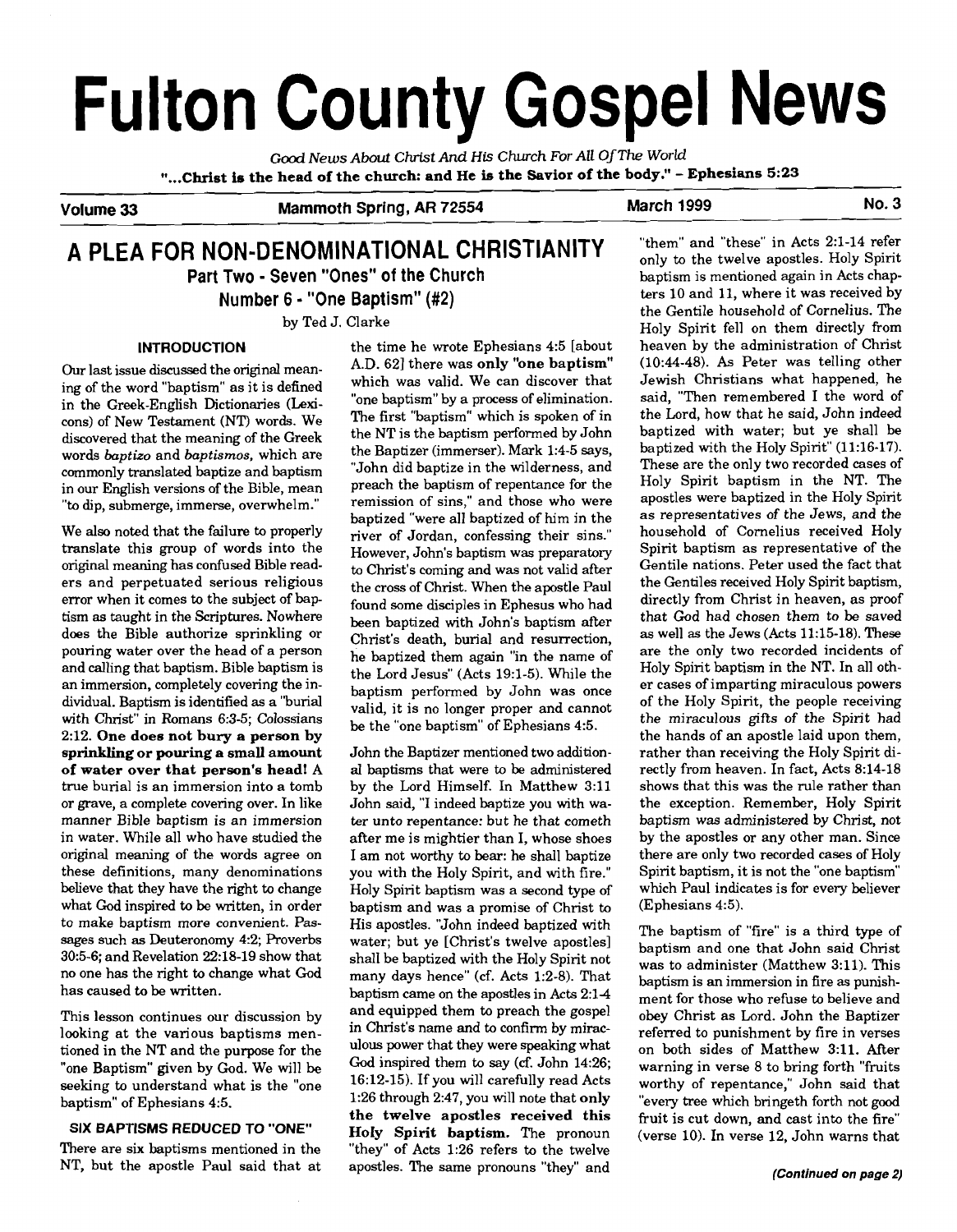## **FULTON COUNTY GOSPEL NEWS USPS Publication** # **21 1780**

... is a Periodical publication issued monthly by the Church of Christ at Third and Bethel **(P.O.** Box 251). Mammoth Spring. AR 72554-0251. POSTMASTER: Please mail all changes of address to the above address.

FCGN is mailed free of charge to any who care to receive it. We will be happy to add any names to the regular mailing list If you send in a name we must have a complete address, including number and street name. or R.R. or HCR number, plus box number, or a P.O. Box number and the NINE DIGIT ZIP CODE. This paper is supported by voluntary contributions for which we are grateful. Financial information will be furnished upon request. *Mail all* **address corrections or manuscripts to:** 

**FULTON COUNTY GOSPEL NEWS** 

**P.** 0. *Box 251* 

| Mammoth Spring, AR 72554 |  |  |
|--------------------------|--|--|
|                          |  |  |
|                          |  |  |
|                          |  |  |
|                          |  |  |

## **(Continued from page 1)**

Jesus "will throughly purge his [threshing] floor, and gather his wheat into the garner; but he will burn up the chaff with unquenchable fire." Therefore, in the context of this section of Scripture the "baptism of fire" cannot be anything other than immersion in fire as punishment for the unbelieving and unfaithful. In the gospel accounts "fire" from God is **THE "ONE BAPTISM" OF EPHESIANS 4:5**  always used for judgment and punish-<br>ment, never as something desirable (cf. bantism spoken of in the NT This is the ment, never as something desirable (cf. baptism spoken of in the NT. This is the Matthew 5:22; 7:19; 13:40, 42, 50; 18:8-9). hantism of the Great Commission. When Matthew 5:22; 7:19; 13:40, 42, 50; 18:8-9). baptism of the Great Commission. When This baptism of fire is immersion into  $\sum_{\text{I} \text{esys was ready to agent back to hearen}}$ This baptism of fire is immersion into Jesus was ready to ascend back to heaven<br>the punishment of fire as in: "And who- following His resurrection. He commandthe punishment of fire as in: "And who- following His resurrection. He commandsoever was not found written in the book of life was cast into the lake of fire" (Revelation 20:15). This is yet future, so neither is it the "one baptism" of which Paul speaks in Ephesians 4:5.

A fourth **type** of baptism mentioned in the NT is the baptism of suffering and death which both Christ and the apostles experienced (Mark 10:38-39). Although the text does not specifically say "baptism of suffering and death," the Scriptures make it plain that this is that to which Christ referred. In the Garden of Gethsemane Jesus told His disciples. "My soul is ex- Jesus told His disciples, "My soul is ex-<br>ceedingly sorrowful unto death" (Mark Please note the following. First, the apos- Moses was an OT event and not for the 14:34). In verse 36- Jesus prayed to God, tles were to be the administrators of the Christian age (1 Corinthians 10:l-2). The "Father...take away this cup from me: "one baptism." The apostles were to teach only baptism left to be the "one baptism" nevertheless not what I will, but what and baptize, then teach those whom they of Ephesians 4:5 is water baptism. Please<br>thou wilt." Since "baptism" and "cup" in baptized to do the same teaching and notice how the book of thou wilt." Since "baptism" and "cup" in baptized to do the same teaching and

Mark 10:38-39 refer to the same thing, only using different figures, Christ spoke of His being "baptized" [immersed] in suffering and death and having to drink the "cup" of suffering and death. The apostles likewise experienced and immersion baptism] into suffering and death as they camed out Christ's commission to preach His gospel to all the world (Acts 5:40-41; 12:l-5; 2 Corinthians 11:23-28; 2 Timothy 4:6-8). **As** far as we know from the Bible and history, every apostle (with perhaps the exception of John) suffered a violent death brought on from preaching the gospel of Christ. But this is not the baptism to which every believer is subject, so neither is it the "one baptism" of Ephesians 4:5.

The fifth type of baptism mentioned in the NT refers to an Old Testament event. The apostle Paul said that all the Israelites "were under the cloud, and all passed through the sea; And were all baptized unto Moses in the cloud and in the sea" (1 Corinthians 10:l-2). This refers to the exodus and passing through the Red Sea when the cloud was overhead (Exodus 14:13-31). It is worthy of notice that the definition of baptism **as** an immersion or covering over is borne out in this event. The cloud (made of water) was overhead with a wall of water on both sides. Thus, Paul said they were "baptized unto Moses in the cloud and in the sea." Since this refers to a past event in the OT, it is not the "one baptism" Paul mentions.

ed His apostles, "All authority is given unto me in heaven and in earth. Go ye therefore, and teach all nations, baptizing them in the name of the Father, and of the Son, and of the Holy Spirit: Teaching them to observe all things whatsoever I have commanded you: and, lo, I am with you always, even unto the end of the world" (Matthew 28:18-20). The account of this event in Mark 16:15-16 has Christ say, "Go ye into all the world, and preach the gospel to every creature. He that **be**lieveth and is baptized shall be saved; but he that believeth not shall be damned."

baptizing. This insures that the teaching of the gospel of Christ and baptizing of believers will continue. The one baptism is not a direct act of any member of the Godhead (Father, Son, or Holy Spirit), but an action performed by a person upon another person. Second, this one baptism is to last until Christ comes. Jesus told the apostles to teach and baptize and **to**  see that the same teaching was continued, noting that He would be "with you" in upholding that teaching and practice "even unto the end of the world." Third, the proper subjects for baptism were those who were old enough to be taught and understand what the gospel is about. One must be taught and "believe" before one can be properly baptized. Therefore, infants are excluded from being baptized. Baptism is for those able to believe and then be baptized. Fourth, one must be baptized with this "one baptism" in order to be saved from sin. Jesus said, "He that believeth **and** is baptized shall be saved (Mark 16:16). He did not say that one who believes is saved and then should be baptized, but that is a perversion of Christ's teaching that many men set forth! Christ put faith and baptism **before** salvation. Fifth, the "one baptism" is one that is to be done in the name of Father, Son, and Holy Spirit; that is by the authority of the Godhead. In other passages we are told to baptize in the name of Jesus, which also means by His authority, which He claimed in Matthew 2838 **(cf.** Acts 2:38; 19:5 et al.). Sixth, since the "one baptism" is one that one person can administer to another, that can only be baptism [immersion] **in water** in the name of Jesus Christ, to a believer who is willing torepent of sins and confess that Jesus is Lord and Christ (cf. Acts 2:36-38).

The book of Acts is a history of the apostles carrying out the Great Commission Christ gave to them in the passages we noted above. The baptism of John was not valid after the cross (Acts 19:4-5); Holy Spirit baptism was administered by Christ and limited to the apostles and house of Cornelius (Acts 1:5-8; 11:15-18); the baptism of fire is also administered by Christ and not for all men (Matthew 3:lO-12; Revelation 20:15); the baptism of suffering and death was related to Christ and His apostles and not to all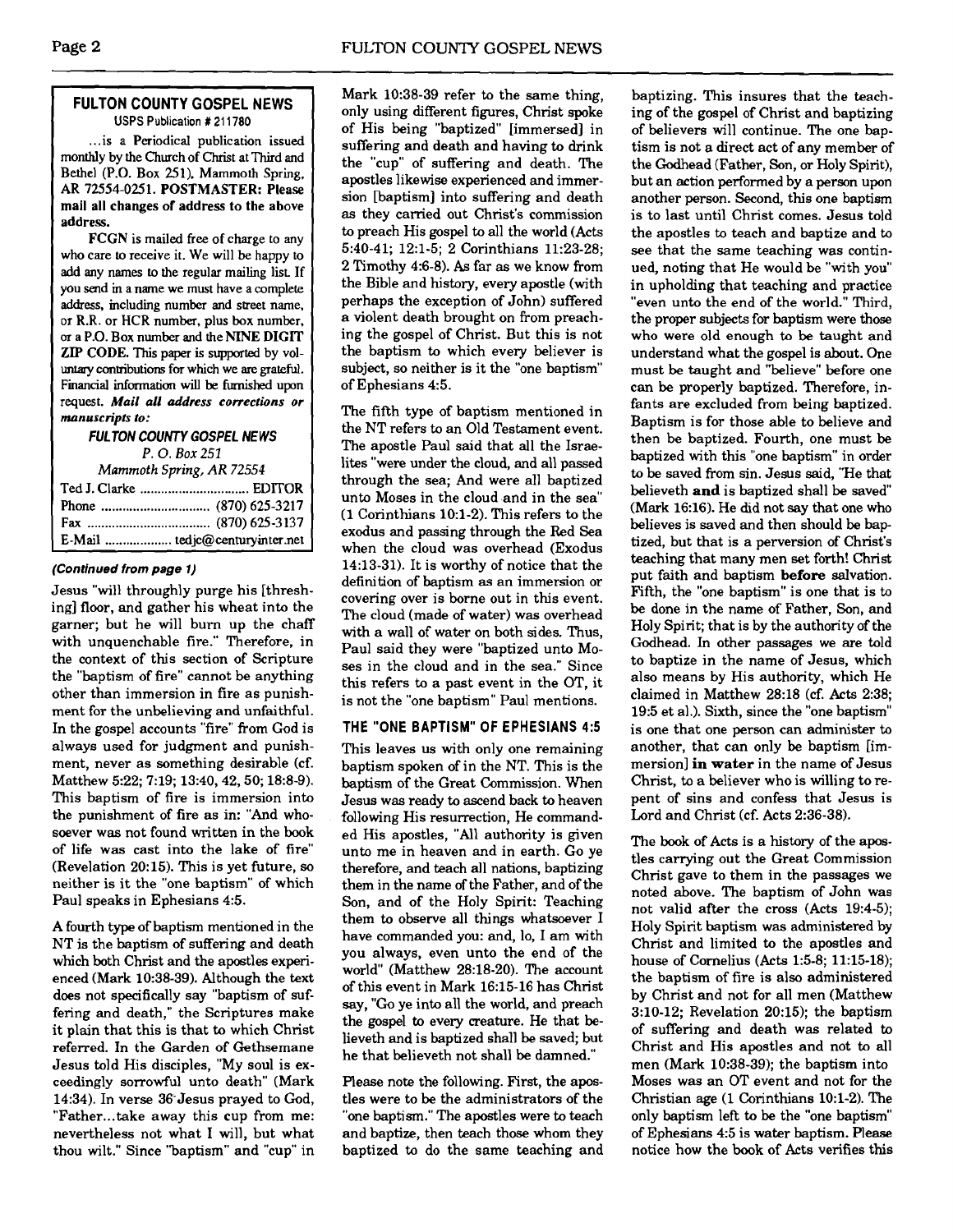claim. The baptism of **Acts** 238, while not specifically said to be water baptism, **can**  be no other. In **Acts** 8:35-39 immersion in water is clearly the baptism of the Great Commission, for Philip was only doing that which he was taught by the apostles, who had baptized on the day of Pentecost in **Acts** 2. In Acts 10:47-48, when the apostle Peter was certain that **God**  had authorized salvation for the Gentiles as well **as** the Jews, he asked, "Can any man forbid water, that these [Gentiles] should not be baptized, which have received the Holy Spirit as well as we [Jews]? And he commanded them to be baptized in the name of the Lord Jesus Christ." This is the same apostle who had preached **Acts** 2:38 and commanded baptism to the believing Jews. Thus we can be certain that the baptism of Acts 2:38 was water baptism, the same to which Peter commanded the Gentiles to submit in Acts 10:47-48. When Peter spoke of Noah and the waters of the flood which saved his family, he also said of the waters of baptism, "The like figure whereunto even baptism doth also now save us" (1 Peter 3:20-21).

### **CONCLUSION**

Water baptism in the name of Jesus Christ, when administered to a believing person who has repented of sin, will save that person's soul through the blood of Christ. This is the age lasting baptism of the Great Commission and the "one baptism" of Ephesians 4:5. Next month we will consider some objections to the teaching set forth in this article that baptism has an essential role in our salvation.

# **CHILDREN RESPECT YOUR PARENTS**

## by David Macy

When the famous Bathsheba came into the presence of her son Solomon, even though he **was** the mighty king of Israel, he **arose** from his throne and bowed before his mother, treating her with honor and respect He showed how much he honored and respected his mother by seating her on the throne at his right hand.

of the primary things we need is children<br>honoring and respecting their parents like they did in the olden days and in the "good old days" in the USA. A nation can- 4820 Appalachian Hwy. WM **Gary** Wilson, Hot SWS. Vlg., Ar. ...... **30.00**  ......... not continue to be honorable and strong if ~l~~ ~~d~~, GA 30513 MIM Thomas Spurling, Parker, Co. **35.00**  this is absent. Children honoring their<br>parents and an honorable nation are in-

separable and people eventually **see** this whether they want to or not.

"And he left the oxen. and ran after Elijah, and said, 'Let me I pray thee, kiss my father and my mother, and then I will follow thee.' And he said unto him, 'Go back again: For what have I done unto thee?' " *I* Kings **19:20.** When Elisha began to follow the great prophet Elijah, he asked permission to kiss his father and mother first, and the permission was promptly granted. Again and again in the Bible we see great men of God showing the utmost respect for their parents, and this is one of the primary things that made them great and so abundantly blessed by the Lord with talents, successes, honor, and sometimes even great wealth and riches.

"And he went down with them, and came to Nazareth, and was subject unto them: But his mother kept these sayings in her heart." *Luke* **2:31.** When Jesus was a child He honored and obeyed Joseph and Mary, His step father and mother. After His amazing discussion with the doctors of the law in the temple, He went home with his parents to Nazareth and was completely subject to them, like a twelve year old boy, and all children who are still in the home. should be. He was God's son with knowledge and understanding beyond the knowledge and understanding of any other twelve year old who ever lived, but this did not puff Him up, make Him rebellious, or keep Him from being in total submission to His humble but righteous parents.

"And Jesus increased in wisdom and stature and in favour with God and man." *Luke* **2:32.** Jesus grew in every area. In other words He was a model child. This would not have been possible if He had been stubborn and rebellious and determined to have His own way. So submission and respect does always come before real honor and accomplishment. A child first honors his parents throughout childhood, like Jesus did, and when he becomes an adult he is often honored again and again because he did it God's way. Jesus grew intellectually, physically, and in divine favor. The ben-Talk about what our country needs. One effits of truly honoring one's parents of the primary things we need is children cannot be adequately described in words. but we know they are remarkable and wonderful.

A *happy family is but an earlier heaven.* 

## **REBUKES TO EXCUSES**

*"And they all with one consent began to make excuse"* (Luke 14:18).

**I CAN'T** - "Z *can do a11 things through Christ which strengthens me"* (Phil. 4:13).

**I HAVEN'T GOT TIME** - *"Seek ye first the kingdom of God* ... " (Matt. 6:33).

**GET SOMEONE ELSE** - *"Here am I; send me"* (Isaiah 6:8).

**IT CAN'T BE DONE** - *"With* **God** *all things are possible"* (Mark 10:27).

**I AM TOO TIRED** - *"They that wait upon the Lord shall renew their strength"* (Isaiah 40:31).

**I KNOW I OUGHT TO BUT** - *"To him that knoweth to do good, and doeth it not, to him it is* sin"(James 4:17).

**I WILL SOME OTHER TIME** - *"Now is the accepted time"* (I1 Cor. 6:2)

**I MAY FAIL** - *"Lo, I am with you always, even unto the end of the world"*  (Matt. 28:20).

**I DON'T LIKE TO** - *"For even Christ pleased not himself'* (Rom. 15:3).

**LET THEM HELP THEMSELVES** - *"Bear ye one another's burdens, and so fulfill the law of Christ"* (Gal. 6:2)

≃∞ಯ೦೦೦≫≃

# **CONTRIBUTIONS CHURCHES**

| Church of Christ, Viola, Ar.  \$15.00         |  |
|-----------------------------------------------|--|
| Church of Christ, Gamaliel, Ar.  15.00        |  |
| Church of Christ, Moody, Mo.  25.00           |  |
| Wheeling Church of Christ, Salem, Ar.  300.00 |  |
| Souder Church of Christ, Ava, Mo.  25.00      |  |
| Church of Christ, Bakersfield, Mo.  25.00     |  |
| Dellhalf Church of Christ, Myrtle, Mo.  25.00 |  |
|                                               |  |
| Mammoth Spring, Ar.                           |  |
| Church of Christ, Elizabeth, Ar.  25.00       |  |
| Church of Christ, Rockmart, Ga.  25.00        |  |
| Church of Christ, Thayer, Mo.  200.00         |  |
| Jeff Church of Christ. Thaver, Mo.  25.00     |  |
| Church of Christ, Garfield, Ar.  35.00        |  |
| Church of Christ, Clarkridge, Ar.  75.00      |  |
|                                               |  |

### INDIVIDUALS

| Dorothy Humphries, Joppa, Al.             | \$2.00 |
|-------------------------------------------|--------|
| Violet Fisher, Newport, Ar.  20.00        |        |
| Opal Henard, Camden, Ar.  25.00           |        |
| Mark Anderson, Mammoth Spring, Ar.  20.00 |        |
| Sherman Ball, Beatty, Nv.  100.00         |        |
|                                           |        |
| Hazel Stokes, West Plains, Mo.  10.00     |        |
| M/M Joel Patterson, Rogers, Ar.           | 100.00 |
| Nellie Crews, St. Louis, Mo.              | 50.00  |
| Leonard Maynard, Morris, Ok.              | 10.00  |
| M/M Gary Wilson, Hot Spgs. Vlg., Ar.      | 30.00  |
| M/M Thomas Spurling, Parker, Co.          | 35.00  |
| Otolene Hodge, Jacksonville, Fl.  5.00    |        |
| M/M Loren Fitzhugh, Crockett, Tx.  20.00  |        |
| Frank Asbelle, Newbern, Tn. 600, 10,000   |        |